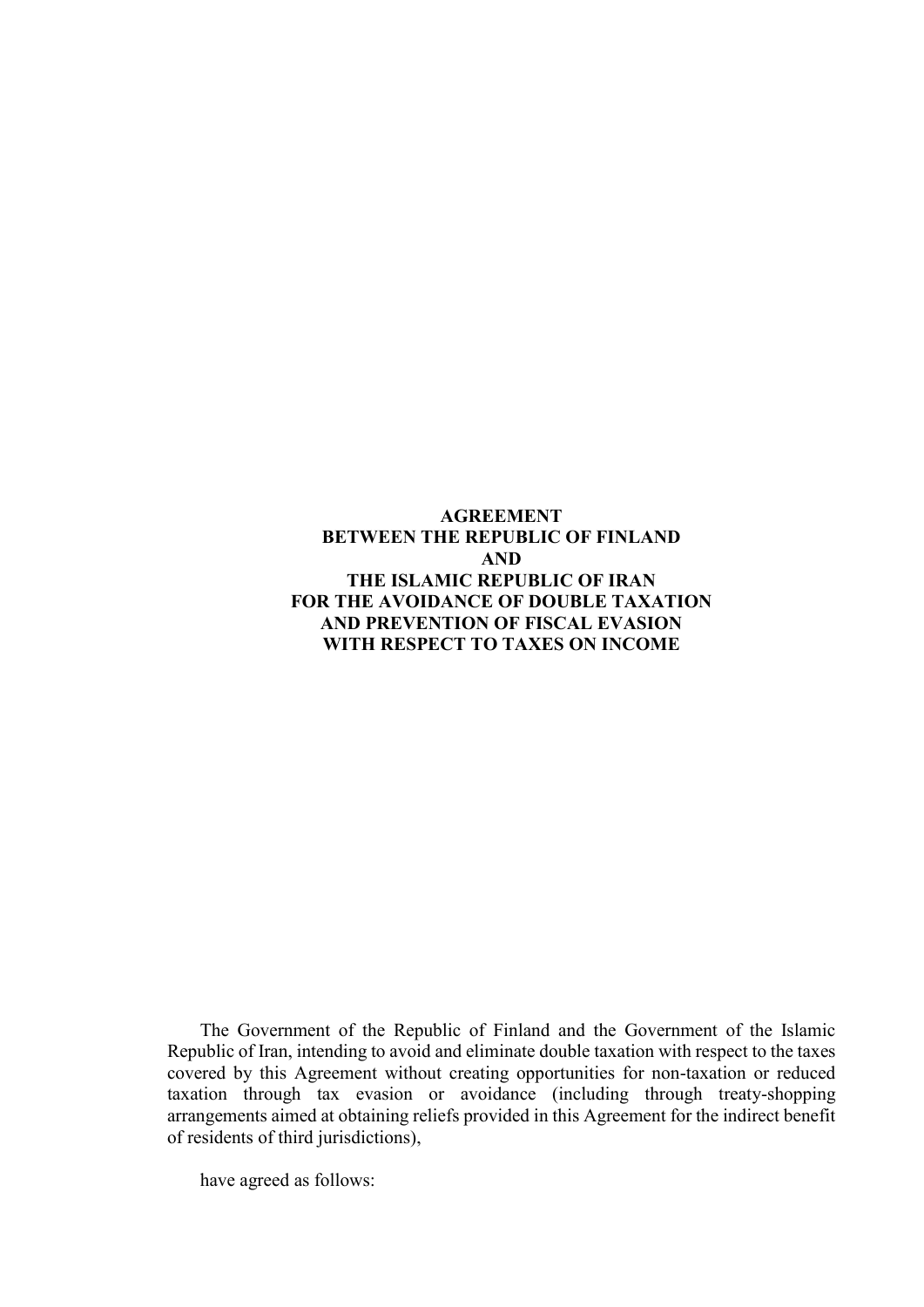### Article 1 *Persons Covered*

This Agreement shall apply to persons who are residents of one or both of the Contracting States.

### Article 2 *Taxes Covered*

1. This Agreement shall apply to taxes on income imposed on behalf of a Contracting State or of its local authorities, irrespective of the manner in which they are levied.

2. There shall be regarded as taxes on income all taxes imposed on total income, or on elements of income, including taxes on gains from the alienation of movable or immovable property, as well as taxes on capital appreciation.

- 3. The existing taxes to which the Agreement shall apply are in particular:
	- a) in the Republic of Finland:
		- (i) the state income taxes (valtion tuloverot; de statliga inkomstskatterna);
		- (ii) the corporate income taxes (yhteisöjen tuloverot; inkomstskatterna för samfund);
		- (iii) the communal tax (kunnallisvero; kommunalskatten);
		- (iv) the church tax (kirkollisvero; kyrkoskatten);
		- (v) the tax withheld at source from interest (korkotulon lähdevero; källskatten på ränteinkomst); and
		- (vi) the tax withheld at source from non residents' income (rajoitetusti verovelvollisen lähdevero; källskatten för begränsat skattskyldig);

(hereinafter referred to as "Finnish tax");

- b) in the Islamic Republic of Iran:
	- (i) the real estate income tax;
	- (ii) the tax on income from agriculture;
	- (iii) the tax on the profits of legal persons;
	- (iv) the tax on salary income;
	- (v) the tax on incidental income; and
	- (vi) the tax on unincorporated individual business income;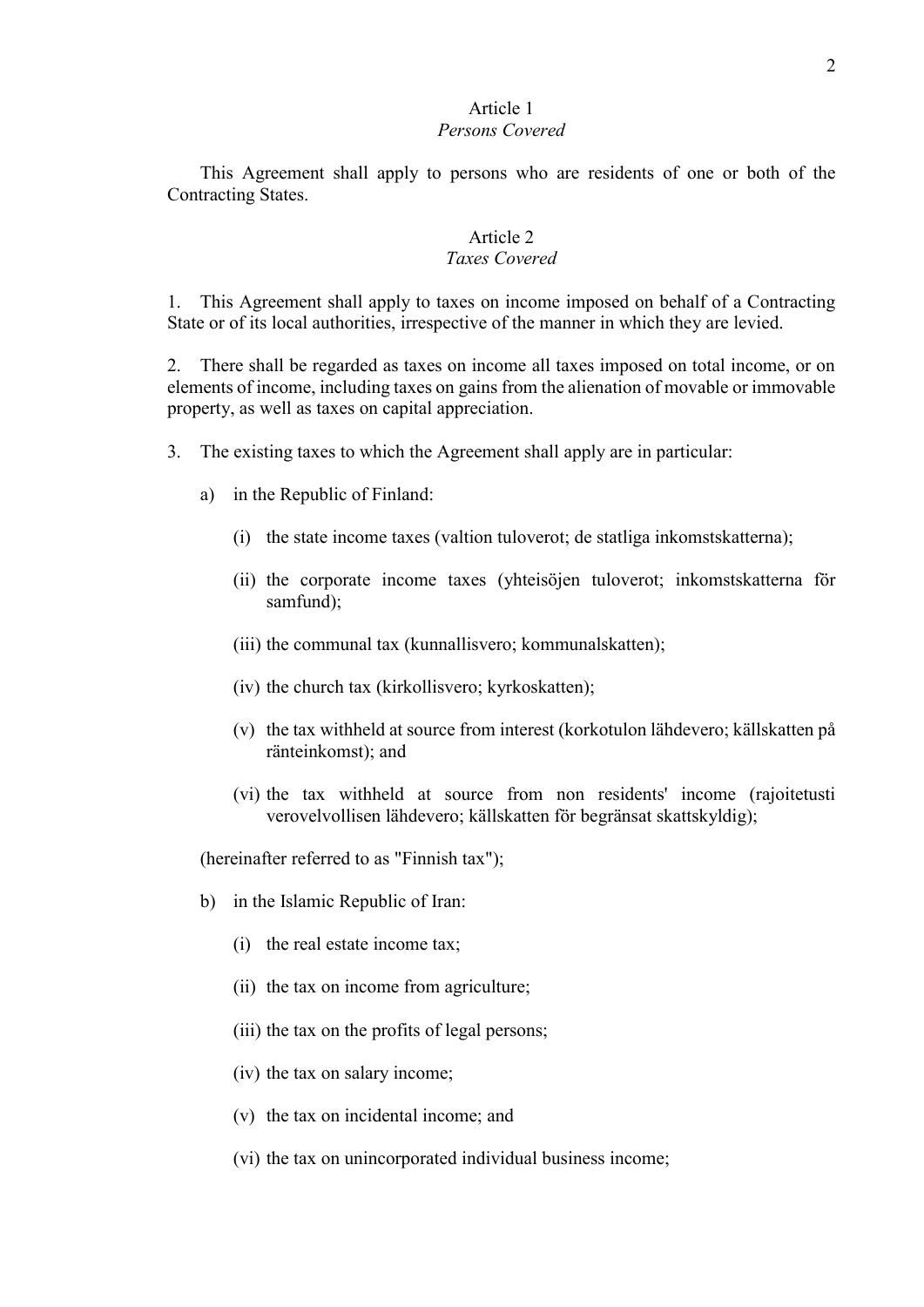(hereinafter referred to as "Iranian tax").

4. The Agreement shall apply also to any identical or substantially similar taxes that are imposed after the date of signature of the Agreement in addition to, or in place of, the existing taxes. The competent authorities of the Contracting States shall notify each other of any significant changes that have been made in their taxation laws.

## Article 3 *General Definitions*

- 1. For the purposes of this Agreement, unless the context otherwise requires:
	- a) the term "a Contracting State" and "the other Contracting State" mean the Republic of Finland and the Islamic Republic of Iran, as the context requires;
	- b) the term "person" includes an individual, a company and any other body of persons;
	- c) the term "company" means any body corporate or any entity that is treated as a body corporate for tax purposes;
	- d) the term "enterprise" applies to the carrying on of any business;
	- e) the terms "enterprise of a Contracting State" and "enterprise of the other Contracting State" mean respectively an enterprise carried on by a resident of a Contracting State and an enterprise carried on by a resident of the other Contracting State;
	- f) the term "national" in relation to a Contracting State, means:
		- (i) any individual possessing the nationality of that Contracting State; and
		- (ii) any legal person, partnership or association deriving its status as such from the laws in force in that Contracting State;
	- g) the term "international traffic" means any transport by a ship or aircraft operated by an enterprise of a Contracting State, except when the ship or aircraft is operated solely between places in the other Contracting State;
	- h) the term "competent authority" means:
		- (i) in the case of the Republic of Finland, the Ministry of Finance, its authorised representative or the authority which, by the Ministry of Finance, is designated as competent authority; and
		- (ii) in the case of the Islamic Republic of Iran, the Minister of Economic Affairs and Finance or his authorized representative;
	- i) the term "business" includes the performance of professional services and of other activities of an independent character.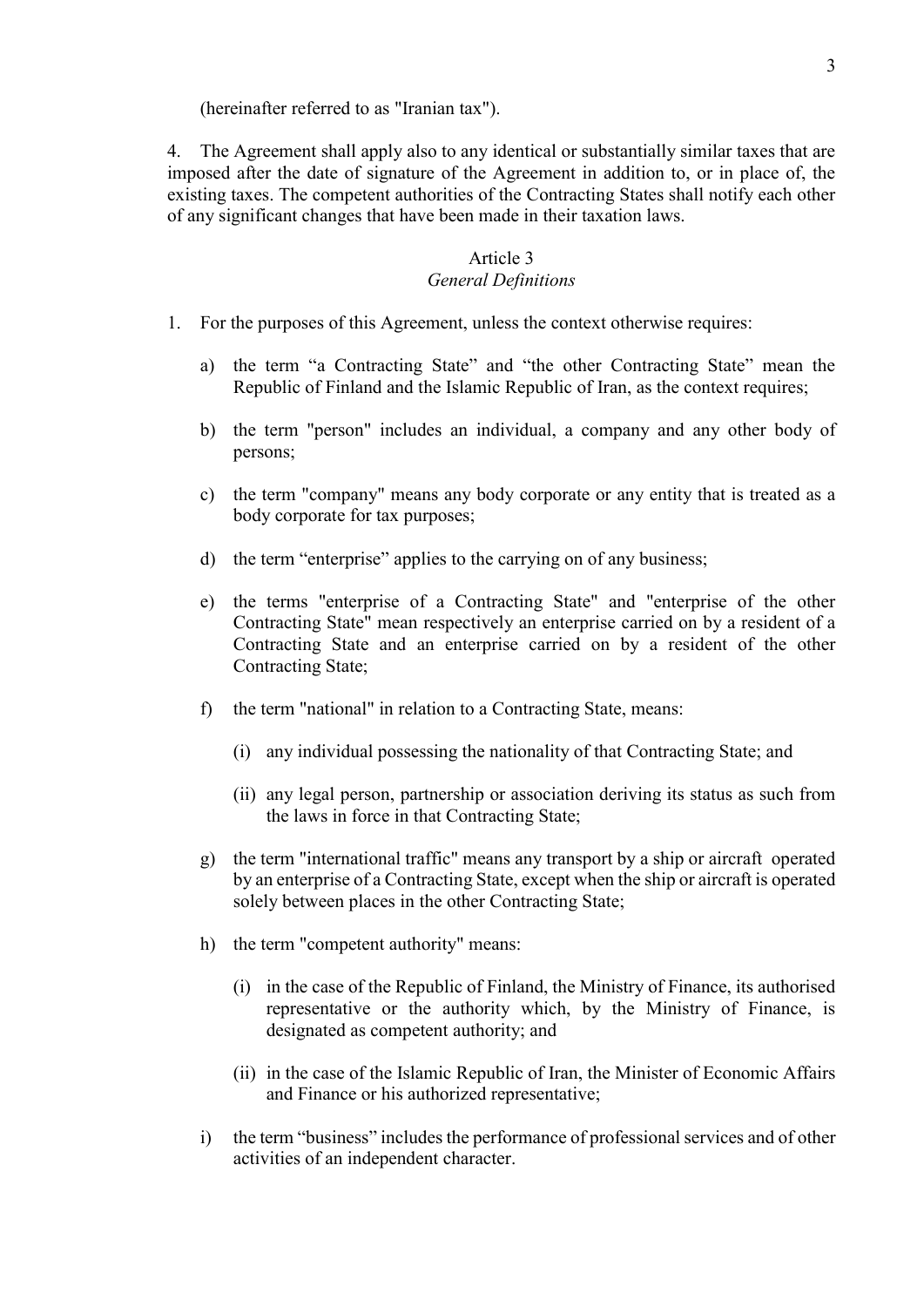2. As regards the application of the Agreement at any time by a Contracting State, any term not defined therein shall, unless the context otherwise requires, have the meaning that it has at that time under the law of that State for the purposes of the taxes to which the Agreement applies, any meaning under the applicable tax laws of that State prevailing over a meaning given to the term under other laws of that State.

## Article 4 *Resident*

1. For the purposes of this Agreement, the term "resident of a Contracting State" means any person who, under the laws of that State, is liable to tax therein by reason of his domicile, residence, place of management, place of incorporation or any other criterion of a similar nature, and also includes that State and any statutory body or local authority thereof. This term, however, does not include any person who is liable to tax in that State in respect only of income from sources in that State.

2. Where by reason of the provisions of paragraph 1 an individual is a resident of both Contracting States, then his status shall be determined as follows:

- a) he shall be deemed to be a resident only of the State in which he has a permanent home available to him; if he has a permanent home available to him in both States, he shall be deemed to be a resident only of the State with which his personal and economic relations are closer (centre of vital interests);
- b) if the State in which he has his centre of vital interests cannot be determined, or if he has not a permanent home available to him in either State, he shall be deemed to be a resident only of the State in which he has an habitual abode;
- c) if he has an habitual abode in both States or in neither of them, he shall be deemed to be a resident only of the State of which he is a national;
- d) if his status cannot be determined under the provisions of sub paragraphs a) to c), the competent authorities of the Contracting States shall settle the question by mutual agreement.

3. Where by reason of the provisions of paragraph 1 a person other than an individual is a resident of both Contracting States, the competent authorities of the Contracting States shall endeavour to determine by mutual agreement the Contracting State of which such person shall be deemed to be a resident for the purposes of the Agreement, having regard to its place of effective management, the place where it is incorporated or otherwise constituted and any other relevant factors. In the absence of such agreement, such person shall not be entitled to any relief or exemption from tax provided by this Agreement except to the extent and in such manner as may be agreed upon by the competent authorities of the Contracting States.

# Article 5 *Permanent Establishment*

1. For the purposes of this Agreement, the term "permanent establishment" means a fixed place of business through which the business of an enterprise is wholly or partly carried on.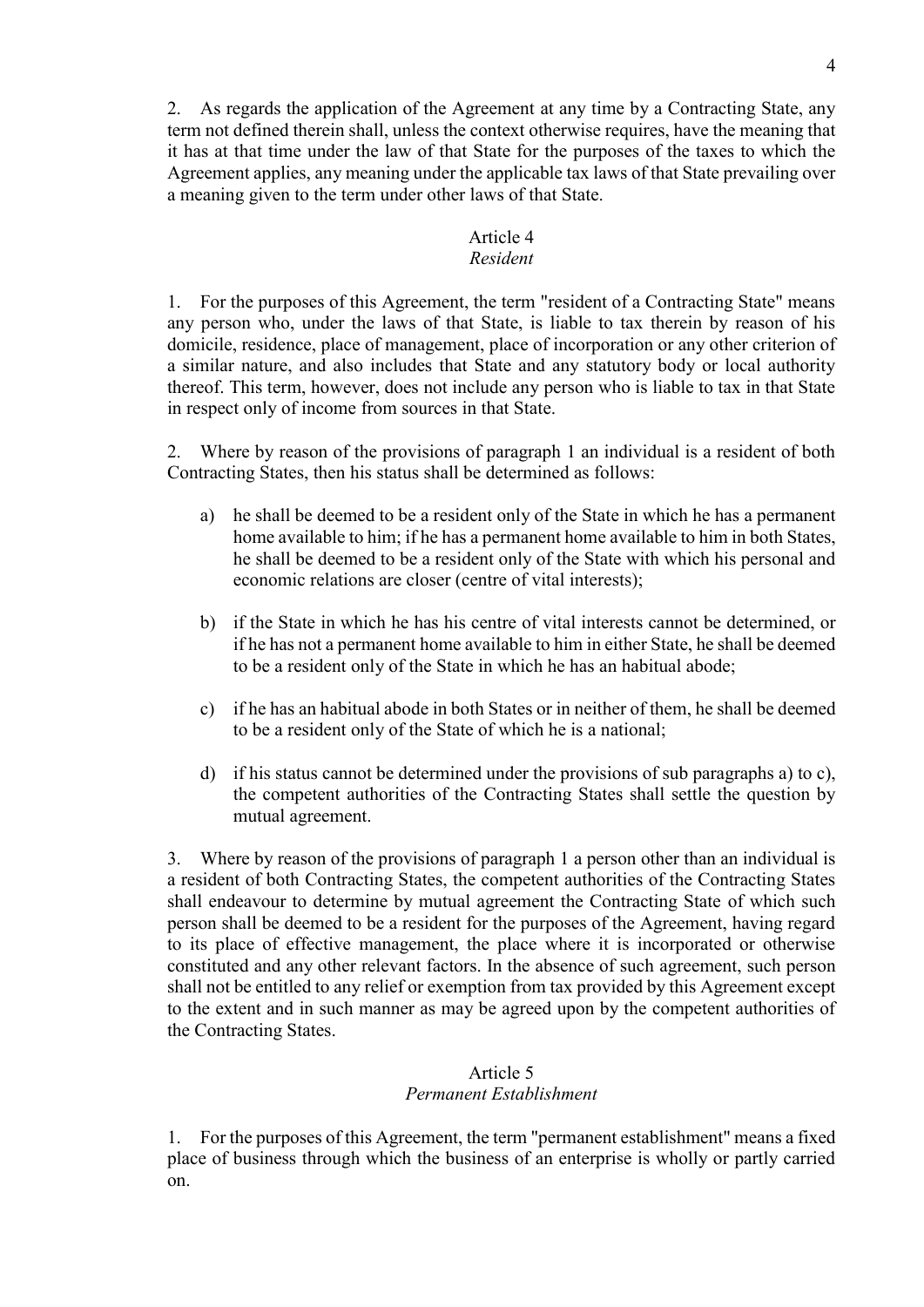- 2. The term "permanent establishment" includes especially:
	- a) a place of management;
	- b) a branch;
	- c) an office;
	- d) a factory;
	- e) a workshop; and
	- f) a mine, an oil or gas well, a quarry or any other place of exploration, extraction and/or exploitation of natural resources.
- 3. The term "permanent establishment" likewise encompasses:
	- a) a building site or a construction, assembly or installation project or supervisory activities in connection therewith, but only where such site, project or activities continue for a period of more than nine months;
	- b) the furnishing of services, including consultancy or managerial services, by an enterprise of a Contracting State through employees or other personnel engaged by the enterprise for such purpose, but only where activities of that nature continue in the territory of the other Contracting State for a period or periods exceeding in the aggregate six months within any twelve-month period.

4. Notwithstanding the preceding provisions of this Article, the term "permanent establishment" shall be deemed not to include:

- a) the use of facilities solely for the purpose of storage or display of goods or merchandise belonging to the enterprise;
- b) the maintenance of a stock of goods or merchandise belonging to the enterprise solely for the purpose of storage or display;
- c) the maintenance of a stock of goods or merchandise belonging to the enterprise solely for the purpose of processing by another enterprise;
- d) the maintenance of a fixed place of business solely for the purpose of purchasing goods or merchandise or of collecting information, for the enterprise;
- e) the maintenance of a fixed place of business solely for the purpose of carrying on, for the enterprise, any other activity of a preparatory or auxiliary character;
- f) the maintenance of a fixed place of business solely for any combination of activities mentioned in sub paragraphs a) to e), provided that the overall activity of the fixed place of business resulting from this combination is of a preparatory or auxiliary character.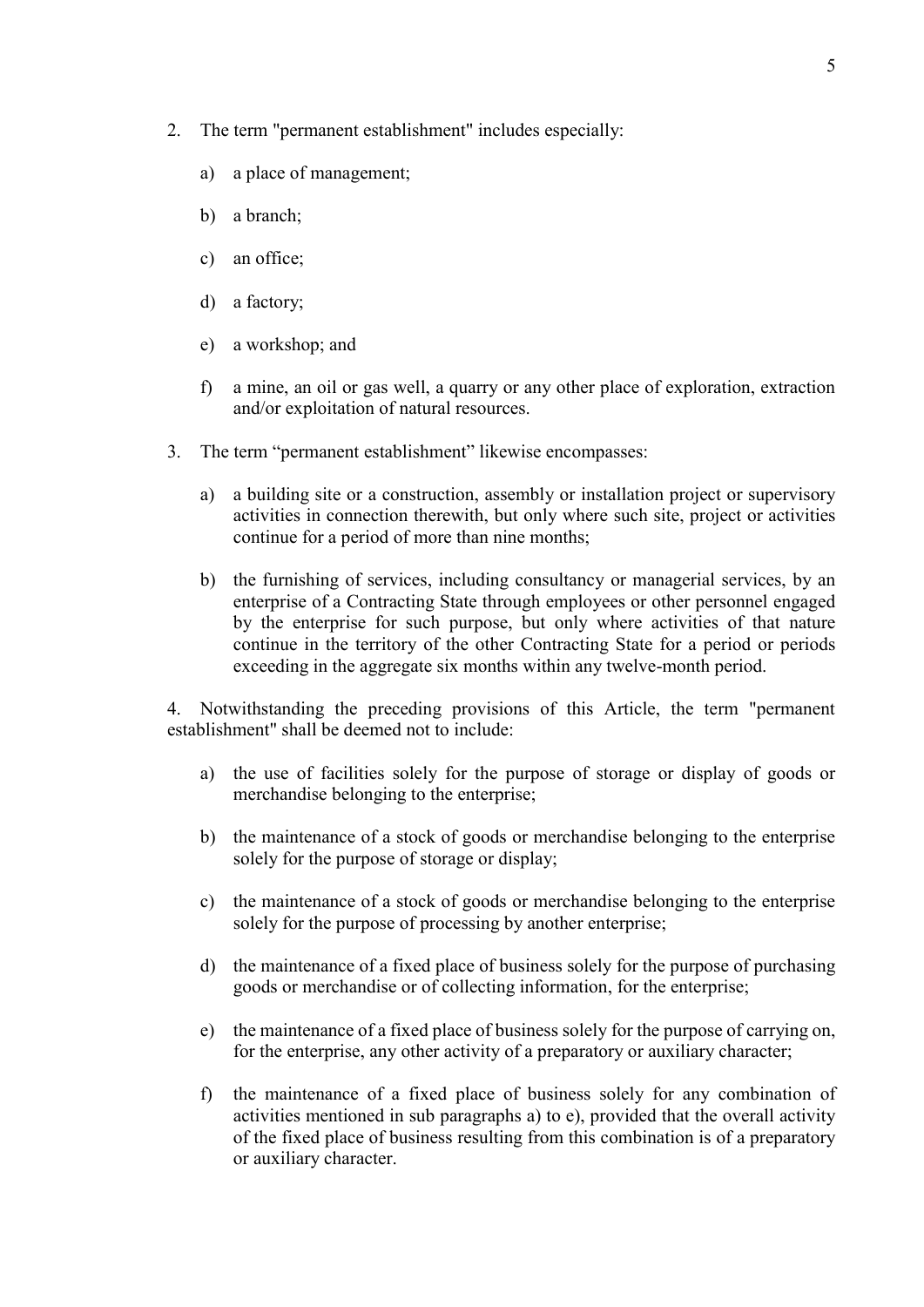5. Notwithstanding the provisions of paragraphs 1 and 2, where a person – other than an agent of an independent status to whom paragraph 6 applies – is acting on behalf of an enterprise and has, and habitually exercises, in a Contracting State an authority to conclude contracts in the name of the enterprise, that enterprise shall be deemed to have a permanent establishment in that State in respect of any activities which that person undertakes for the enterprise, unless the activities of such person are limited to those mentioned in paragraph 4 which, if exercised through a fixed place of business, would not make this fixed place of business a permanent establishment under the provisions of that paragraph.

6. An enterprise shall not be deemed to have a permanent establishment in a Contracting State merely because it carries on business in that State through a broker, general commission agent or any other agent of an independent status, provided that such persons are acting in the ordinary course of their business.

7. The fact that a company which is a resident of a Contracting State controls or is controlled by a company which is a resident of the other Contracting State, or which carries on business in that other State (whether through a permanent establishment or otherwise), shall not of itself constitute either company a permanent establishment of the other.

# Article 6 *Income from Immovable Property*

1. Income derived by a resident of a Contracting State from immovable property (including income from agriculture or forestry) situated in the other Contracting State may be taxed in that other State.

2. The term "immovable property" shall have the meaning which it has under the law of the Contracting State in which the property in question is situated. The term shall in any case include buildings, property accessory to immovable property, livestock and equipment used in agriculture and forestry, rights to which the provisions of general law respecting landed property apply, usufruct of immovable property and rights to variable or fixed payments as consideration for the working of, or the right to work, mineral deposits, sources and other natural resources, also including oil and gas; ships, boats and aircraft shall not be regarded as immovable property.

3. The provisions of paragraph 1 shall apply to income derived from the direct use, letting, or use in any other form of immovable property.

4. Where the ownership of shares or other corporate rights in a company entitles the owner of such shares or corporate rights to the enjoyment of immovable property held by the company, the income from the direct use, letting, or use in any other form of such right to enjoyment may be taxed in the Contracting State in which the immovable property is situated.

5. The provisions of paragraphs 1 and 3 shall also apply to the income from immovable property of an enterprise.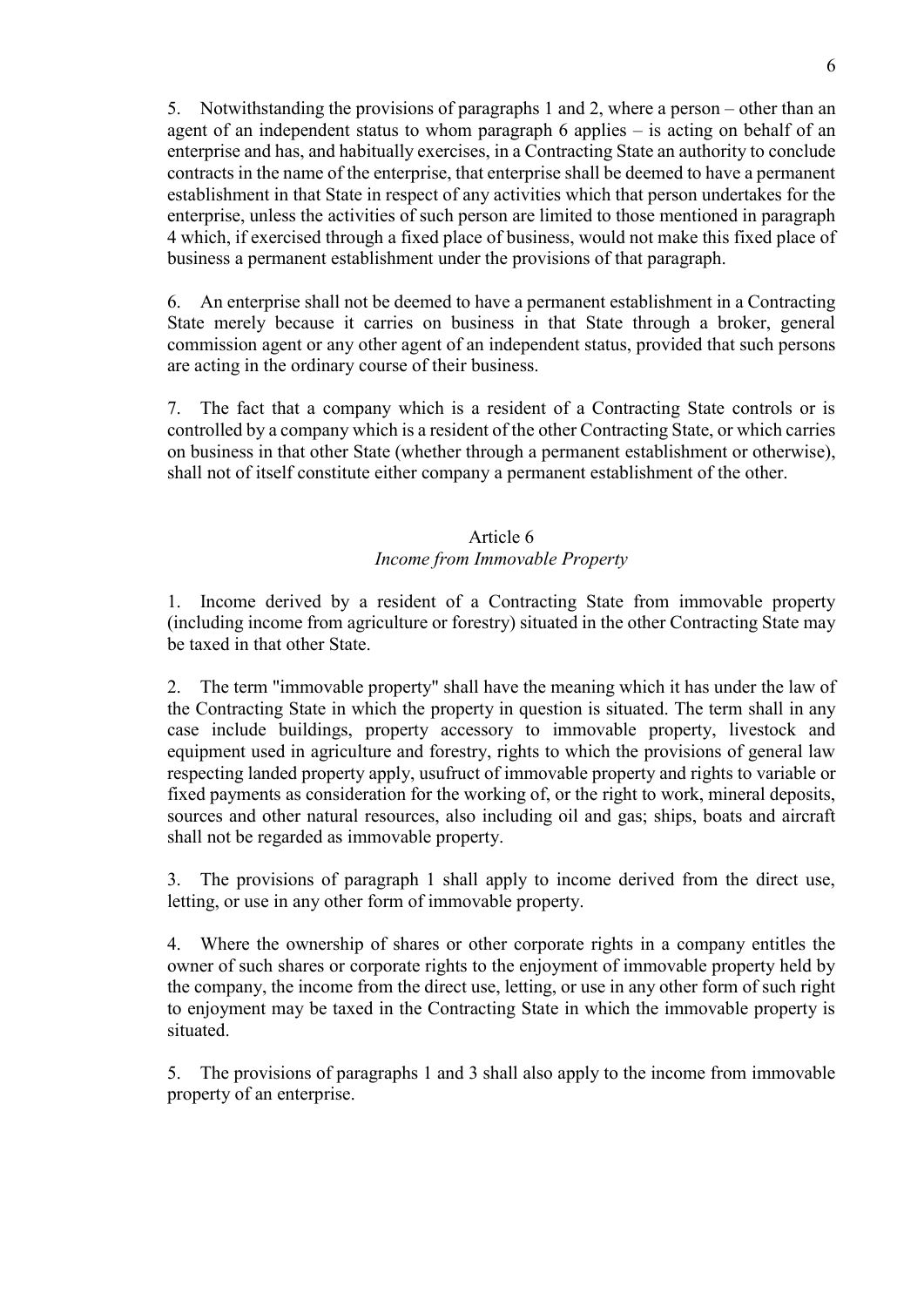# Article 7 *Business Profits*

1. The profits of an enterprise of a Contracting State shall be taxable only in that State unless the enterprise carries on business in the other Contracting State through a permanent establishment situated therein. If the enterprise carries on business as aforesaid, the profits of the enterprise may be taxed in the other State but only so much of them as is attributable to that permanent establishment.

2. Subject to the provisions of paragraph 3, where an enterprise of a Contracting State carries on business in the other Contracting State through a permanent establishment situated therein, there shall in each Contracting State be attributed to that permanent establishment the profits which it might be expected to make if it were a distinct and separate enterprise engaged in the same or similar activities under the same or similar conditions and dealing wholly independently with the enterprise of which it is a permanent establishment.

3. In determining the profits of a permanent establishment, there shall be allowed as deductions expenses which are incurred for the purposes of the permanent establishment, including executive and general administrative expenses so incurred, whether in the State in which the permanent establishment is situated or elsewhere.

4. No profits shall be attributed to a permanent establishment by reason of the mere purchase by that permanent establishment of goods or merchandise for the enterprise.

5. Where profits include items of income which are dealt with separately in other Articles of this Agreement, then the provisions of those Articles shall not be affected by the provisions of this Article.

# Article 8 *Shipping and Air Transport*

1. Profits of an enterprise of a Contracting State from the operation of ships or aircraft in international traffic shall be taxable only in that State.

2. For the purposes of this Article the terms "profits from the operation of ships or aircraft shall include profits from:

- a) the rental of ships or aircraft on a bare-boat basis, and
- b) the use, maintenance or rental of containers (including trailers and ancillary equipment used for transporting these containers),

if these activities are incidental to the operation of ships or aircraft in international traffic.

3. The provisions of paragraphs 1 and 2 shall also apply to profits from the participation in a pool, a joint business or an international operating agency, but only to so much of the profits so derived as is attributable to the participant in proportion to its share in the joint operation.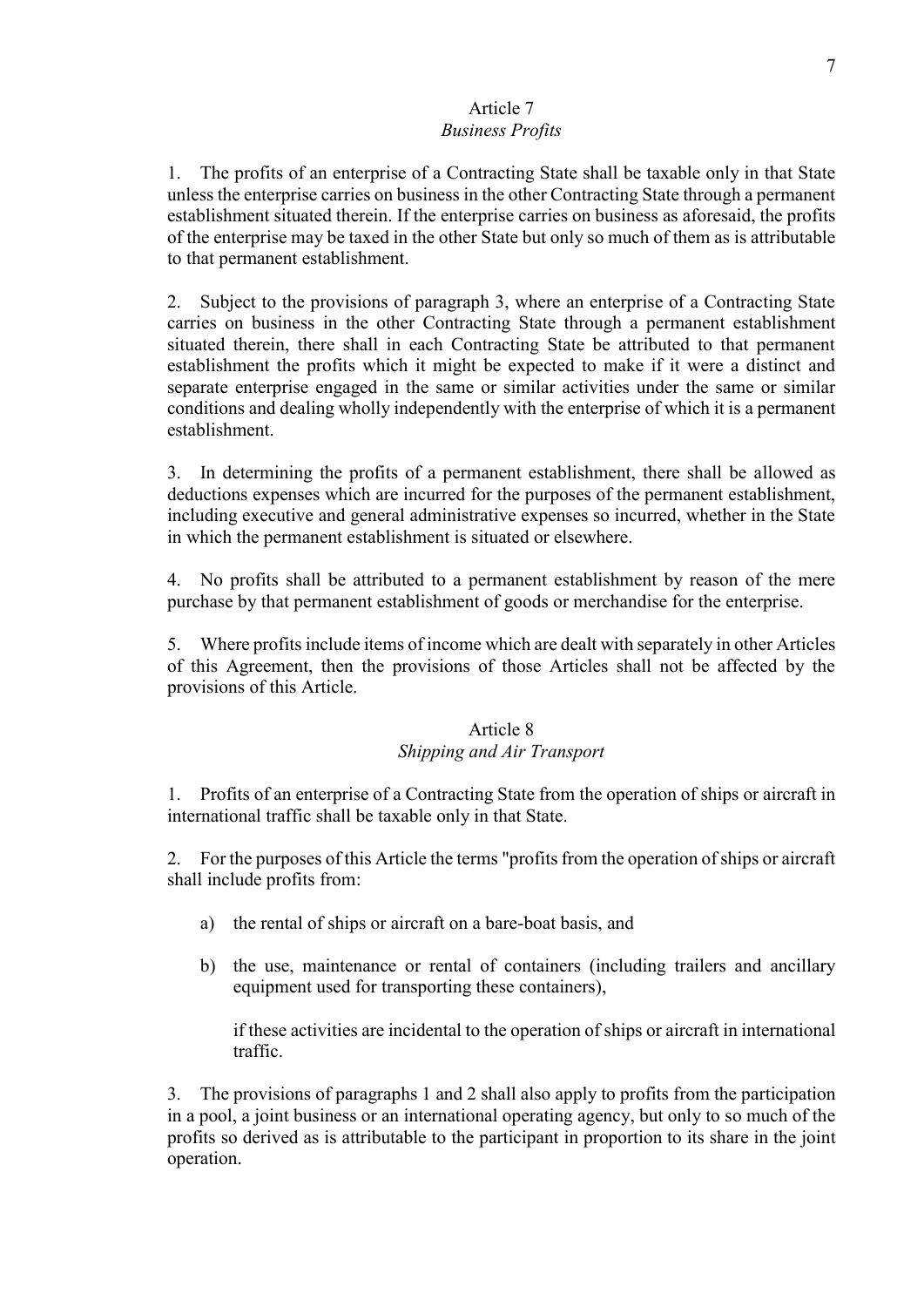### Article 9 *Associated Enterprises*

### 1. Where

- a) an enterprise of a Contracting State participates directly or indirectly in the management, control or capital of an enterprise of the other Contracting State, or
- b) the same persons participate directly or indirectly in the management, control or capital of an enterprise of a Contracting State and an enterprise of the other Contracting State,

and in either case conditions are made or imposed between the two enterprises in their commercial or financial relations which differ from those which would be made between independent enterprises, then any profits which would, but for those conditions, have accrued to one of the enterprises, but, by reason of those conditions, have not so accrued, may be included in the profits of that enterprise and taxed accordingly.

2. Where a Contracting State includes in the profits of an enterprise of that State – and taxes accordingly – profits on which an enterprise of the other Contracting State has been charged to tax in that other State and the profits so included are profits which would have accrued to the enterprise of the first mentioned State if the conditions made between the two enterprises had been those which would have been made between independent enterprises, then that other State shall make an appropriate adjustment to the amount of tax charged therein on those profits, where that other State considers the adjustment justified. In determining such adjustment, due regard shall be had to the other provisions of this Agreement and the competent authorities of the Contracting States shall if necessary consult each other.

### Article 10 *Dividends*

1. Dividends paid by a company which is a resident of a Contracting State to a resident of the other Contracting State may be taxed in that other State.

2. However, such dividends may also be taxed in the Contracting State of which the company paying the dividends is a resident and according to the laws of that State, but if the beneficial owner of the dividends is a resident of the other Contracting State, the tax so charged shall not exceed:

- a) 5 per cent of the gross amount of the dividends if the beneficial owner is a company (other than a partnership) which controls directly at least 10 per cent of the voting power in the company paying the dividends;
- b) 10 per cent of the gross amount of the dividends in all other cases.

This paragraph shall not affect the taxation of the company in respect of the profits out of which the dividends are paid.

3. The term "dividends" as used in this Article means income from shares, "jouissance" shares or "jouissance" rights, mining shares, founders' shares or other rights, not being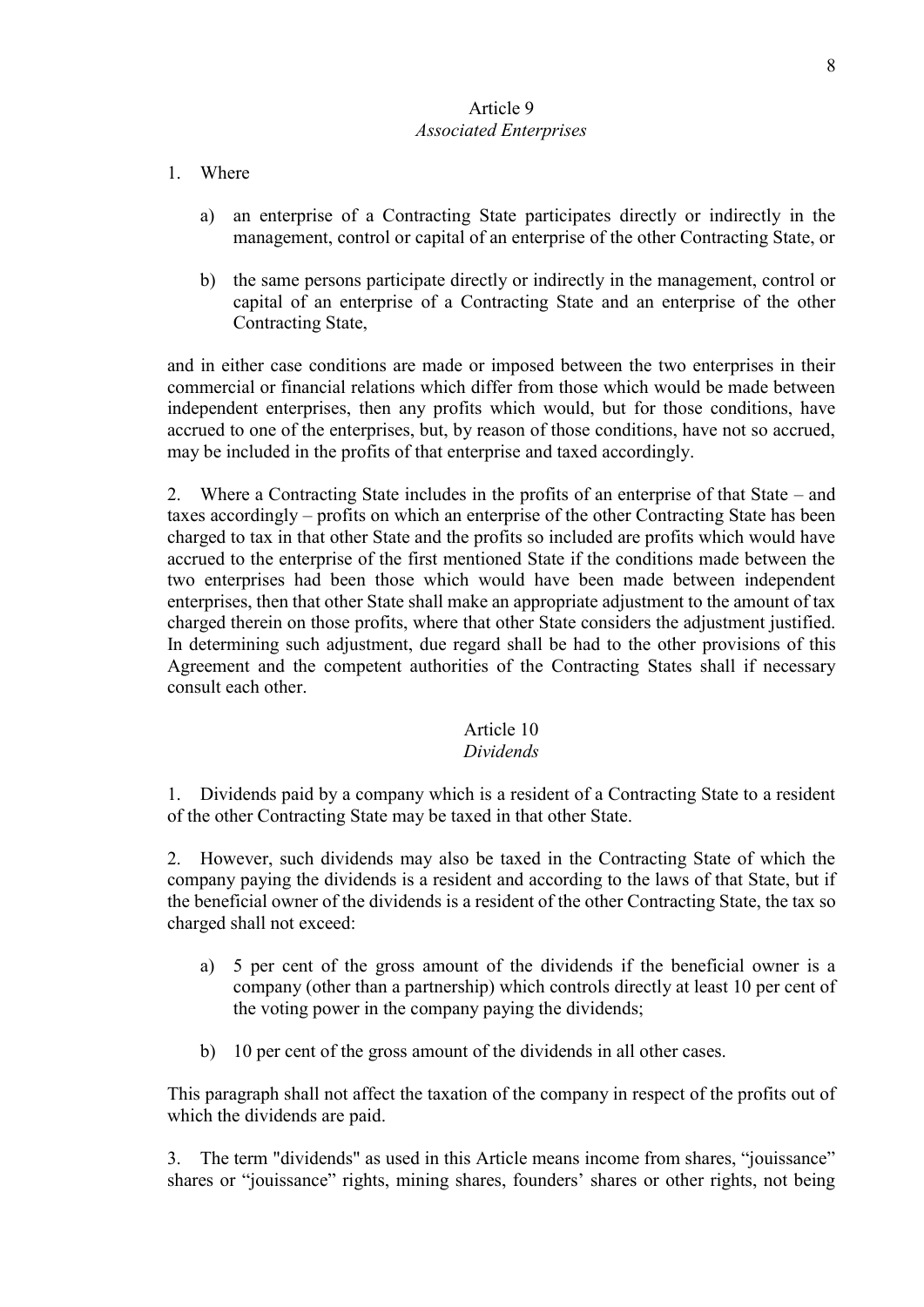debt claims, participating in profits, as well as income from other corporate rights which is subjected to the same taxation treatment as income from shares by the laws of the State of which the company making the distribution is a resident.

4. The provisions of paragraphs 1 and 2 shall not apply if the beneficial owner of the dividends, being a resident of a Contracting State, carries on business in the other Contracting State of which the company paying the dividends is a resident through a permanent establishment situated therein and the holding in respect of which the dividends are paid is effectively connected with such permanent establishment. In such case the provisions of Article 7 shall apply.

5. Where a company which is a resident of a Contracting State derives profits or income from the other Contracting State, that other State may not impose any tax on the dividends paid by the company, except in so far as such dividends are paid to a resident of that other State or in so far as the holding in respect of which the dividends are paid is effectively connected with a permanent establishment situated in that other State, nor subject the company's undistributed profits to a tax on the company's undistributed profits, even if the dividends paid or the undistributed profits consist wholly or partly of profits or income arising in such other State.

# Article 11

# *Interest*

1. Interest arising in a Contracting State and paid to a resident of the other Contracting State may be taxed in that other State.

2. However, such interest may also be taxed in the Contracting State in which it arises and according to the laws of that State, but if the beneficial owner of the interest is a resident of the other Contracting State, the tax so charged shall not exceed 5 per cent of the gross amount of the interest.

3. Notwithstanding the provisions of paragraph 2, interest arising in a Contracting State and paid to a resident of the other Contracting State who is the beneficial owner thereof shall be taxable only in that other State if such interest is paid:

- a) in connection with the sale on credit of any merchandise or equipment;
- b) to the Government of the other Contracting State, including any local authority thereof, the Central Bank or any financial institution mainly owned or controlled by that Government;
- c) to a resident of the other State in connection with any loan or credit guaranteed by the Government of the other State, including any local authority thereof, the Central Bank or any financial institution mainly owned or controlled by that Government.

4. The term "interest" as used in this Article means income from debt claims of every kind, whether or not secured by mortgage and whether or not carrying a right to participate in the debtor's profits, and in particular, income from government securities and income from bonds or debentures, including premiums and prizes attaching to such securities,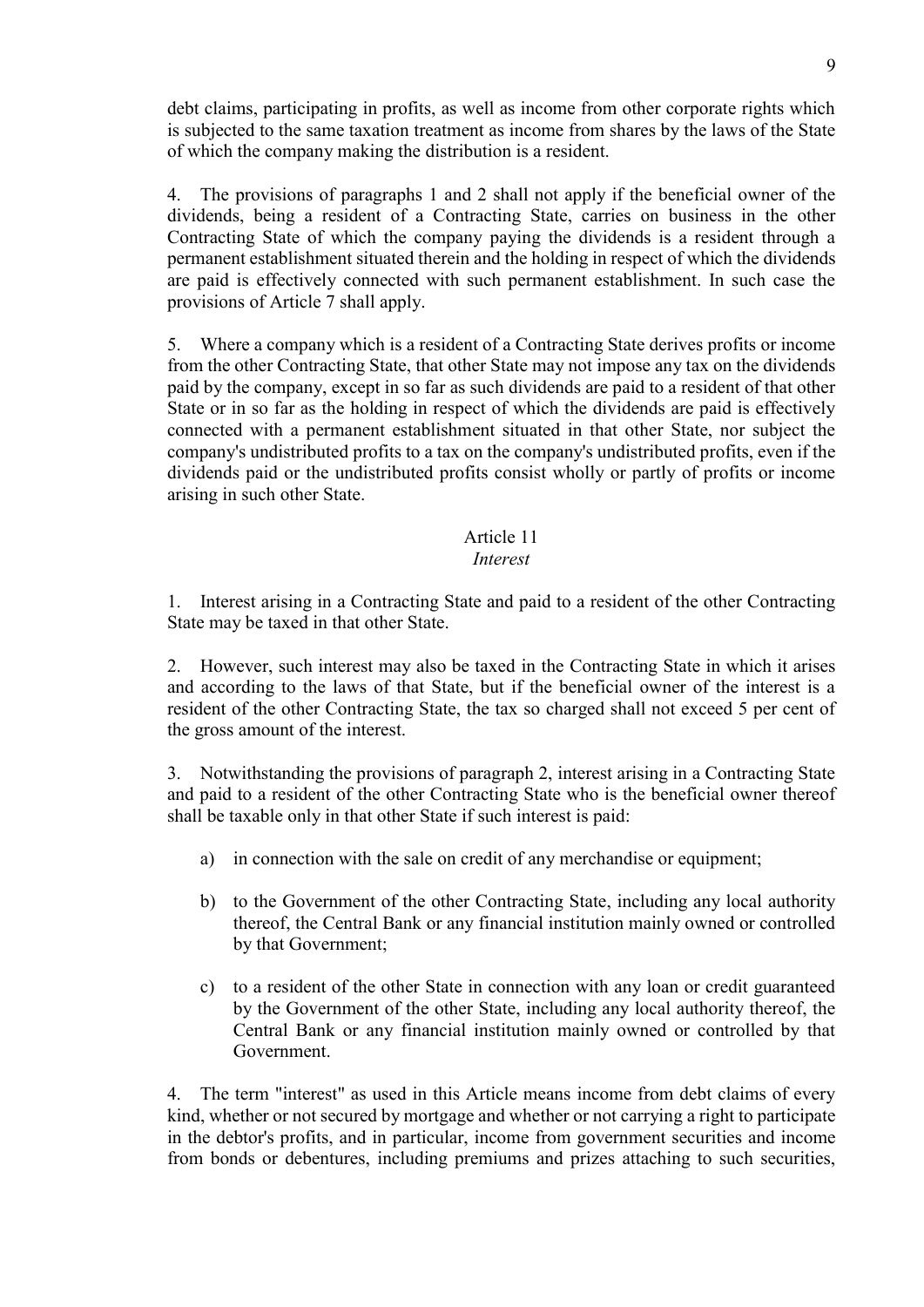bonds or debentures. Penalty charges for late payment shall not be regarded as interest for the purpose of this Article.

5. The provisions of paragraphs 1 and 2 shall not apply if the beneficial owner of the interest, being a resident of a Contracting State, carries on business in the other Contracting State in which the interest arises, through a permanent establishment situated therein, and the debt claim in respect of which the interest is paid is effectively connected with such permanent establishment. In such case the provisions of Article 7 shall apply.

6. Interest shall be deemed to arise in a Contracting State when the payer is a resident of that State. Where, however, the person paying the interest, whether he is a resident of a Contracting State or not, has in a Contracting State a permanent establishment in connection with which the indebtedness on which the interest is paid was incurred, and such interest is borne by such permanent establishment, then such interest shall be deemed to arise in the State in which the permanent establishment is situated.

7. Where, by reason of a special relationship between the payer and the beneficial owner or between both of them and some other person, the amount of the interest, having regard to the debt claim for which it is paid, exceeds the amount which would have been agreed upon by the payer and the beneficial owner in the absence of such relationship, the provisions of this Article shall apply only to the last mentioned amount. In such case, the excess part of the payments shall remain taxable according to the laws of each Contracting State, due regard being had to the other provisions of this Agreement.

# Article 12 *Royalties*

1. Royalties arising in a Contracting State and paid to a resident of the other Contracting State shall be taxable only in that other State if such resident is the beneficial owner of the royalties.

2. However, such royalties may also be taxed in the Contracting State in which they arise, and according to the laws of that State, but if the beneficial owner of the royalties is a resident of the other Contracting State, the tax so charged shall not exceed 5 per cent of the gross amount of the royalties.

3. The term "royalties" as used in this Article means payments of any kind received as a consideration for the use of, or the right to use, any copyright of literary, artistic or scientific work including cinematograph films, any patent, trade mark, design or model, plan, secret formula or process, or for the use of, or the right to use, industrial, commercial or scientific equipment or for information concerning industrial, commercial or scientific experience.

4. The provisions of paragraphs 1 and 2 shall not apply if the beneficial owner of the royalties, being a resident of a Contracting State, carries on business in the other Contracting State in which the royalties arise, through a permanent establishment situated therein, and the right or property in respect of which the royalties are paid is effectively connected with such permanent establishment. In such case the provisions of Article 7 shall apply.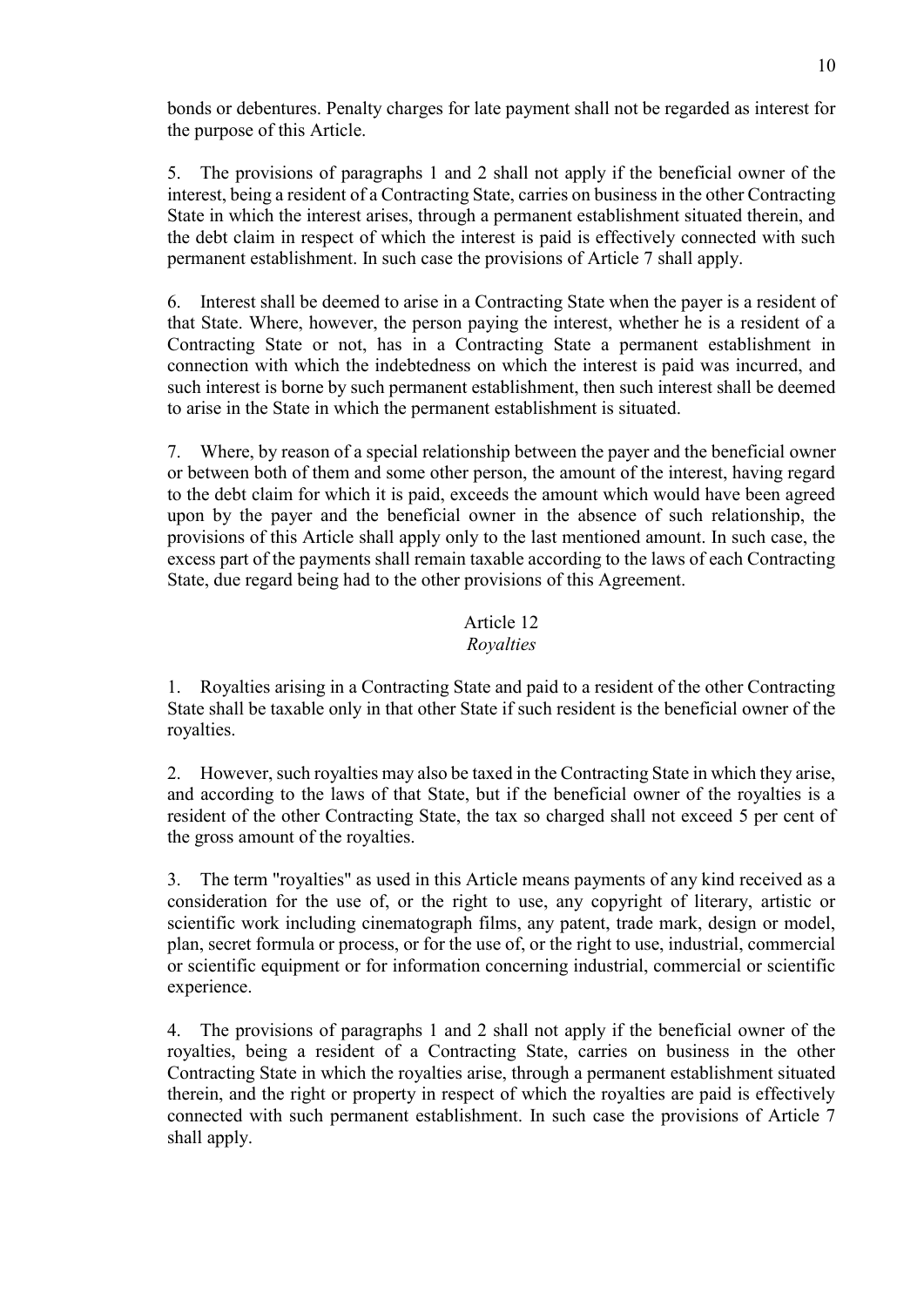5. Royalties shall be deemed to arise in a Contracting State when the payer is a resident of that State. Where, however, the person paying the royalties, whether he is a resident of a Contracting State or not, has in a Contracting State a permanent establishment in connection with which the liability to pay the royalties was incurred, and such royalties are borne by such permanent establishment, then such royalties shall be deemed to arise in the State in which the permanent establishment is situated.

6. Where, by reason of a special relationship between the payer and the beneficial owner or between both of them and some other person, the amount of the royalties, having regard to the use, right or information for which they are paid, exceeds the amount which would have been agreed upon by the payer and the beneficial owner in the absence of such relationship, the provisions of this Article shall apply only to the last mentioned amount. In such case, the excess part of the payments shall remain taxable according to the laws of each Contracting State, due regard being had to the other provisions of this Agreement.

### Article 13 *Capital Gains*

1. Gains derived by a resident of a Contracting State from the alienation of immovable property referred to in Article 6 and situated in the other Contracting State may be taxed in that other State.

2. Gains from the alienation of movable property forming part of the business property of a permanent establishment which an enterprise of a Contracting State has in the other Contracting State, including such gains from the alienation of such a permanent establishment (alone or with the whole enterprise), may be taxed in that other State.

3. Gains derived by an enterprise of a Contracting State from the alienation of ships or aircraft operated in international traffic or movable property pertaining to the operation of such ships or aircraft shall be taxable only in that State.

4. Gains derived by a resident of a Contracting State from the alienation of shares or comparable interests deriving more than 50 per cent of their value directly or indirectly from immovable property situated in the other Contracting State may be taxed in that other State.

5. Gains from the alienation of any property other than that referred to in paragraphs 1, 2, 3 and 4 of this Article, shall be taxable only in the Contracting State of which the alienator is a resident.

# Article 14 *Income from Employment*

1. Subject to the provisions of Articles 15, 17 and 18, salaries, wages and other similar remuneration derived by a resident of a Contracting State in respect of an employment shall be taxable only in that State unless the employment is exercised in the other Contracting State. If the employment is so exercised, such remuneration as is derived therefrom may be taxed in that other State.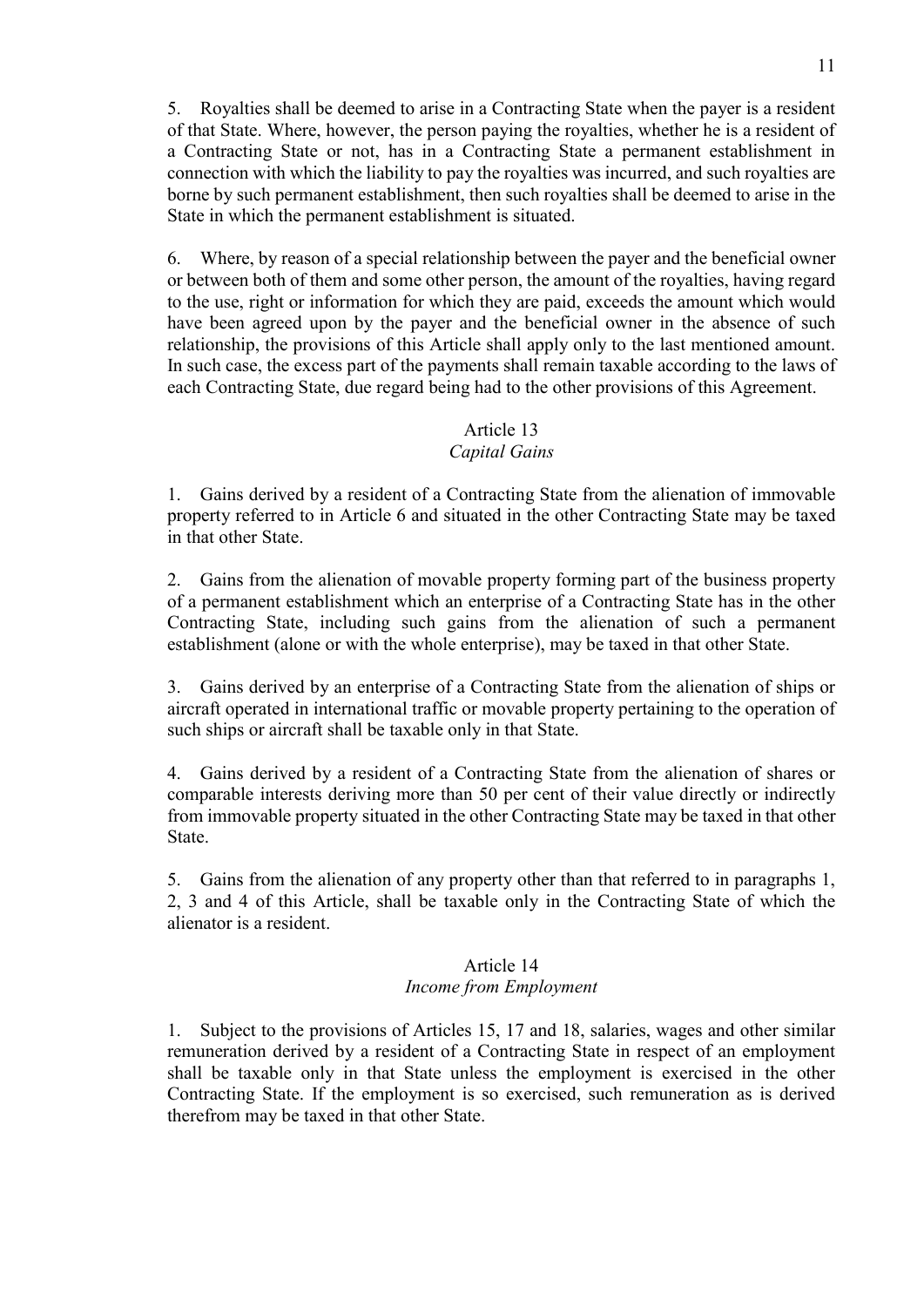2. Notwithstanding the provisions of paragraph 1, remuneration derived by a resident of a Contracting State in respect of an employment exercised in the other Contracting State shall be taxable only in the first mentioned State if:

- a) the recipient is present in the other State for a period or periods not exceeding in the aggregate 183 days in any twelve month period commencing or ending in the fiscal year concerned, and
- b) the remuneration is paid by, or on behalf of, an employer who is not a resident of the other State, and
- c) the remuneration is not borne by a permanent establishment which the employer has in the other State, and
- d) the employment is not a case of hiring out of labour.

3. Notwithstanding the preceding provisions of this Article, remuneration derived in respect of an employment exercised aboard a ship or aircraft operated in international traffic by an enterprise of a Contracting State, may be taxed in that State.

# Article 15

# *Directors' Fees*

Directors' fees and other similar payments derived by a resident of a Contracting State in his capacity as a member of the board of directors or any other similar organ of a company which is a resident of the other Contracting State may be taxed in that other State.

# Article 16 *Artistes and Sportspersons*

1. Notwithstanding the provisions of Article 14, income derived by a resident of a Contracting State as an entertainer, such as a theatre, motion picture, radio or television artiste, or a musician, or as a sportsperson, from that resident's personal activities as such exercised in the other Contracting State, may be taxed in that other State.

2. Where income in respect of personal activities exercised by an entertainer or a sportsperson acting as such accrues not to the entertainer or sportsperson but to another person, that income may, notwithstanding the provisions of Article 14, be taxed in the Contracting State in which the activities of the entertainer or sportsperson are exercised.

3. The provisions of paragraphs 1 and 2 shall not apply to income derived from activities exercised in a Contracting State by an entertainer or a sportsperson if the visit to that State is wholly or mainly supported by funds of the other Contracting State or a local authority thereof. In such case, the income shall be taxable in accordance with the provisions of Article 7 or Article 14, as the case may be.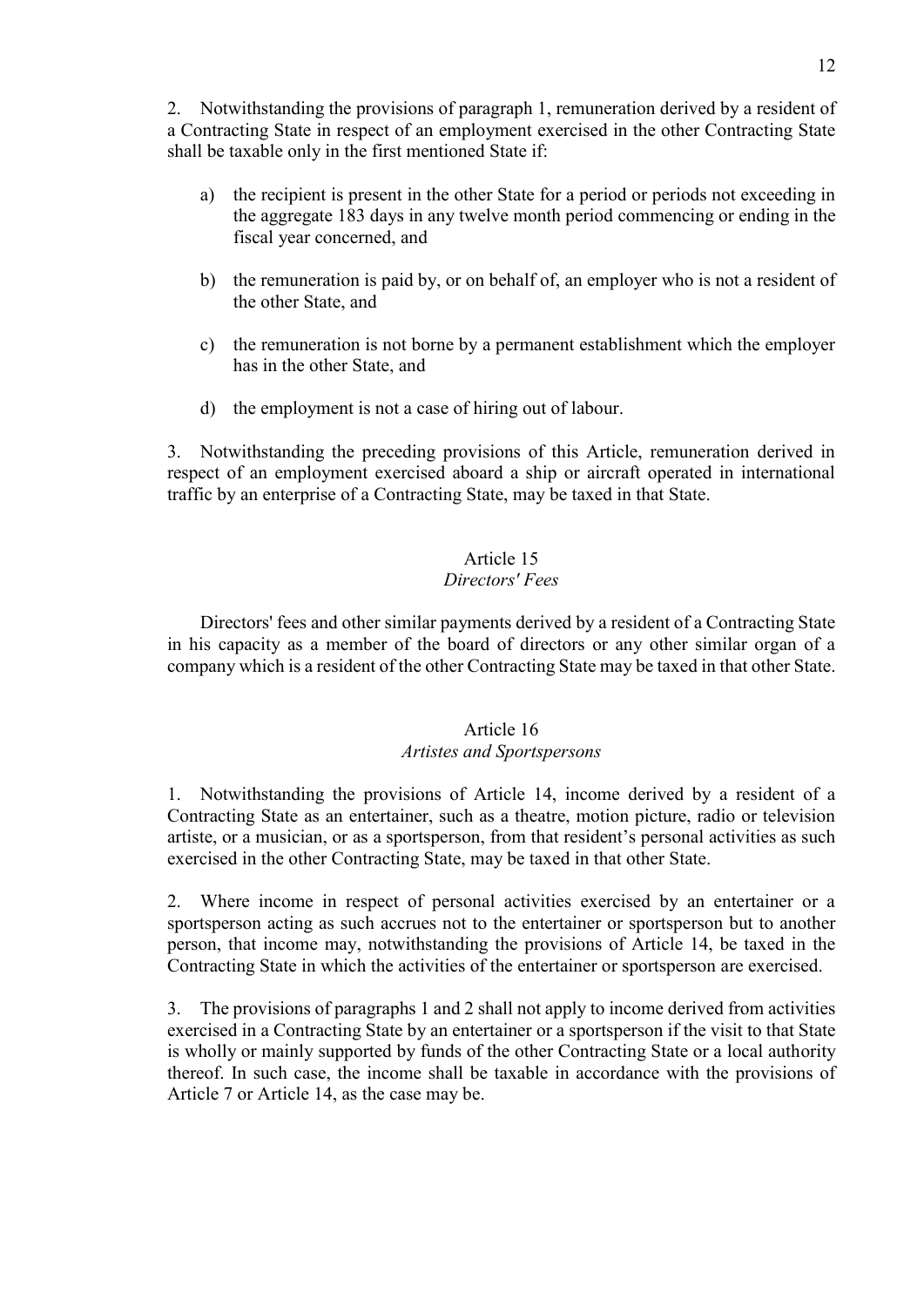# Article 17 *Pensions, Annuities and Similar Payments*

1. Subject to the provisions of paragraph 2 of Article 18, pensions and other similar remuneration in consideration of past employment paid to a resident of a Contracting State shall be taxable only in that State.

2. Notwithstanding the provisions of paragraph 1, and subject to the provisions of paragraph 2 of Article 18, pensions paid and other benefits, whether periodic or lump sum compensation, awarded under the social security legislation of a Contracting State or under any public scheme organised by a Contracting State for social welfare purposes, or any annuity arising in a Contracting State, may be taxed in that State.

3. The term "annuity" as used in this Article means a stated sum payable periodically to an individual at stated times during his life, or during a specified or ascertainable period of time, under an obligation to make the payments in return for adequate and full consideration in money or money's worth (other than services rendered).

### Article 18 *Government Service*

- 1. a) Salaries, wages and other similar remuneration paid by a Contracting State or a statutory body or a local authority thereof to an individual in respect of services rendered to that State or body or authority shall be taxable only in that State.
	- b) However, such salaries, wages and other similar remuneration shall be taxable only in the other Contracting State if the services are rendered in that State and the individual is a resident of that State who:
		- (i) is a national of that State; or
		- (ii) did not become a resident of that State solely for the purpose of rendering the services.
- 2. a) Notwithstanding the provisions of paragraph 1, pensions and other similar remuneration paid by, or out of funds created by, a Contracting State or a statutory body or a local authority thereof to an individual in respect of services rendered to that State or body or authority shall be taxable only in that State.
	- b) However, such pensions and other similar remuneration shall be taxable only in the other Contracting State if the individual is a resident of, and a national of, that State.

3. The provisions of Articles 14, 15, 16 and 17 shall apply to salaries, wages, pensions, and other similar remuneration in respect of services rendered in connection with a business carried on by a Contracting State or a statutory body or a local authority thereof.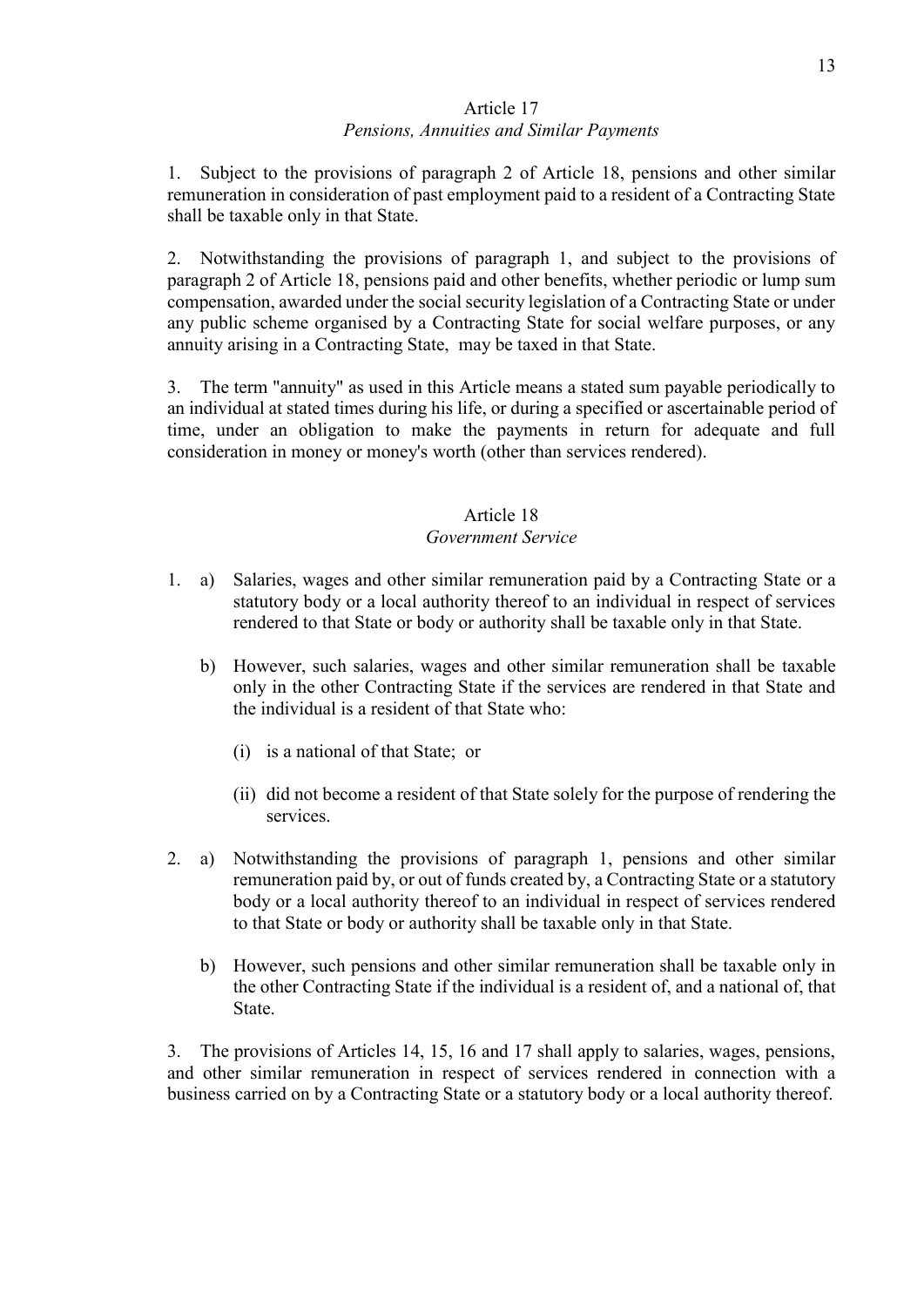### Article 19 *Students*

Payments which a student or business apprentice who is or was immediately before visiting a Contracting State a resident of the other Contracting State and who is present in the first mentioned State solely for the purpose of his education or training receives for the purpose of his maintenance, education or training shall not be taxed in that State, provided that such payments arise from sources outside that State.

### Article 20 *Other Income*

1. Items of income of a resident of a Contracting State, wherever arising, not dealt with in the foregoing Articles of this Agreement shall be taxable only in that State.

2. The provisions of paragraph 1 shall not apply to income, other than income from immovable property as defined in paragraph 2 of Article 6, if the recipient of such income, being a resident of a Contracting State, carries on business in the other Contracting State through a permanent establishment situated therein, and the right or property in respect of which the income is paid is effectively connected with such permanent establishment. In such case the provisions of Article 7 shall apply.

## Article 21 *Entitlement to Benefits*

Notwithstanding the other provisions of this Agreement, a benefit under this Agreement shall not be granted in respect of an item of income if it is reasonable to conclude, having regard to all relevant facts and circumstances, that obtaining that benefit was one of the principal purposes of any arrangement or transaction that resulted directly or indirectly in that benefit, unless it is established that granting that benefit in these circumstances would be in accordance with the object and purpose of the relevant provisions of this Agreement.

# Article 22 *Elimination of Double Taxation*

1. Subject to the provisions of Finnish law regarding the elimination of international double taxation (which shall not affect the general principle hereof), double taxation shall be eliminated in the Republic of Finland as follows:

- a) Where a resident of the Republic of Finland derives income which, in accordance with the provisions of this Agreement, may be taxed in the Islamic Republic of Iran, the Republic of Finland shall, subject to the provisions of sub paragraph b), allow as a deduction from the Finnish tax of that person, an amount equal to the Iranian tax paid under Iranian law and in accordance with the Agreement, as computed by reference to the same income by reference to which the Finnish tax is computed.
- b) Dividends paid by a company being a resident of the Islamic Republic of Iran to a company which is a resident of the Republic of Finland and which controls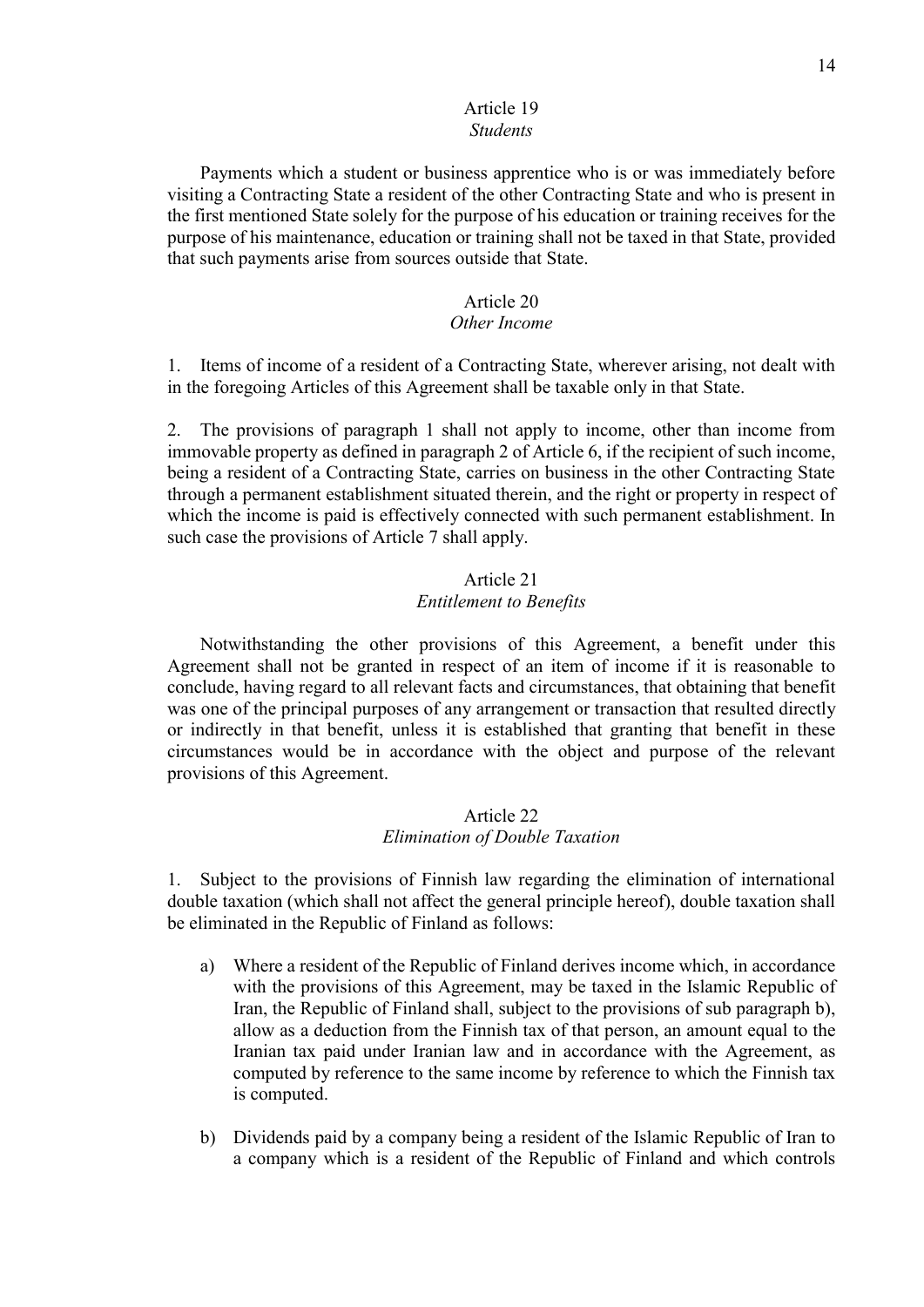directly at least 10 per cent of the voting power in the company paying the dividends shall be exempt from Finnish tax.

- c) Where in accordance with any provision of the Agreement income derived by a resident of the Republic of Finland is exempt from tax in the Republic of Finland, the Republic of Finland may nevertheless, in calculating the amount of tax on the remaining income of such person, take into account the exempted income.
- 2. In the Islamic Republic of Iran double taxation shall be eliminated as follows:

Where a resident of the Islamic Republic of Iran derives income which, in accordance with the provisions of this Agreement, may be taxed in the Republic of Finland, the Islamic Republic of Iran shall allow as a deduction from the tax on the income of that resident, an amount equal to the income tax paid in the Republic of Finland.

Such deduction shall not, however, exceed that part of the tax as computed before the deduction is given, which is attributable to that income.

### Article 23 *Non-Discrimination*

1. Nationals of a Contracting State shall not be subjected in the other Contracting State to any taxation or any requirement connected therewith, which is other or more burdensome than the taxation and connected requirements to which nationals of that other State in the same circumstances, in particular with respect to residence, are or may be subjected. This provision shall, notwithstanding the provisions of Article 1, also apply to persons who are not residents of one or both of the Contracting States.

2. The taxation on a permanent establishment which an enterprise of a Contracting State has in the other Contracting State shall not be less favourably levied in that other State than the taxation levied on enterprises of that other State carrying on the same activities. This provision shall not be construed as obliging a Contracting State to grant to residents of the other Contracting State any personal allowances, reliefs and reductions for taxation purposes on account of civil status or family responsibilities which it grants to its own residents.

3. Except where the provisions of paragraph 1 of Article 9, paragraph 7 of Article 11, or paragraph 6 of Article 12, apply, interest, royalties and other disbursements paid by an enterprise of a Contracting State to a resident of the other Contracting State shall, for the purpose of determining the taxable profits of such enterprise, be deductible under the same conditions as if they had been paid to a resident of the first-mentioned State.

4. Enterprises of a Contracting State, the capital of which is wholly or partly owned or controlled, directly or indirectly, by one or more residents of the other Contracting State, shall not be subjected in the first-mentioned State to any taxation or any requirement connected therewith which is other or more burdensome than the taxation and connected requirements to which other similar enterprises of the first-mentioned State are or may be subjected.

5. The provisions of this Article shall, notwithstanding the provisions of Article 2, apply to taxes of every kind and description.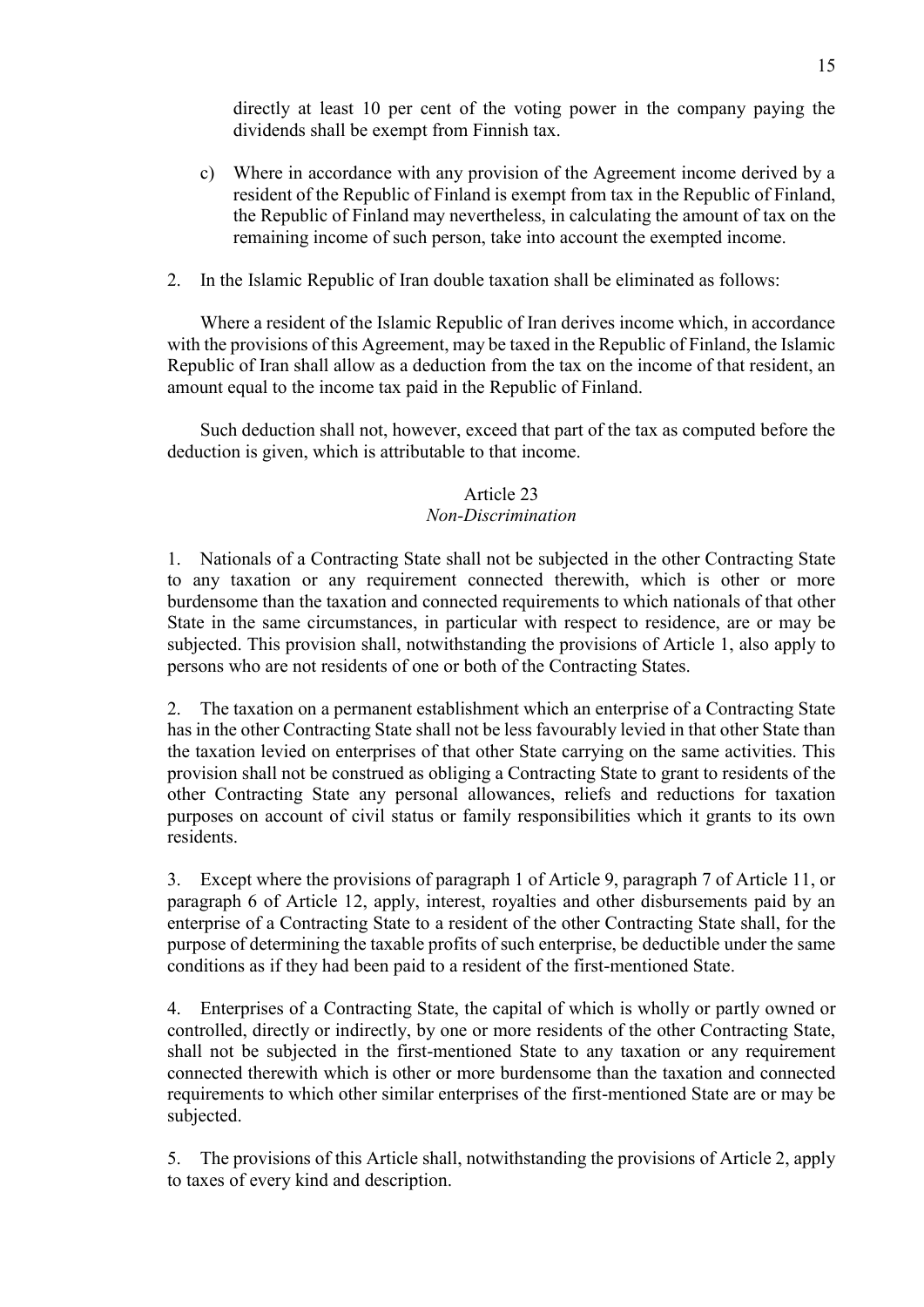## Article 24 *Mutual Agreement Procedure*

1. Where a person considers that the actions of one or both of the Contracting States result or will result for him in taxation not in accordance with the provisions of this Agreement, he may, irrespective of the remedies provided by the domestic law of those States, present his case to the competent authority of either Contracting State. The case must be presented within three years from the first notification of the action resulting in taxation not in accordance with the provisions of the Agreement.

2. The competent authority shall endeavour, if the objection appears to it to be justified and if it is not itself able to arrive at a satisfactory solution, to resolve the case by mutual agreement with the competent authority of the other Contracting State, with a view to the avoidance of taxation which is not in accordance with the Agreement.

3. The competent authorities of the Contracting States shall endeavour to resolve by mutual agreement any difficulties or doubts arising as to the interpretation or application of the Agreement. They may also consult together for the elimination of double taxation in cases not provided for in the Agreement.

4. The competent authorities of the Contracting States may communicate with each other directly, including through a joint commission consisting of themselves or their representatives, for the purpose of reaching an agreement in the sense of the preceding paragraphs.

# Article 25 *Exchange of Information*

1. The competent authorities of the Contracting States shall exchange such information as is foreseeably relevant for carrying out the provisions of this Agreement or to the administration or enforcement of the domestic laws concerning taxes of every kind and description imposed on behalf of the Contracting States or local authorities, insofar as the taxation thereunder is not contrary to the Agreement. The exchange of information is not restricted by Articles 1 and 2.

2. Any information received under paragraph 1 by a Contracting State shall be treated as secret in the same manner as information obtained under the domestic laws of that State and shall be disclosed only to persons or authorities (including courts and administrative bodies) concerned with the assessment or collection of, the enforcement or prosecution in respect of, the determination of appeals in relation to the taxes referred to in paragraph 1, or the oversight of the above. Such persons or authorities shall use the information only for such purposes. They may disclose the information in public court proceedings or in judicial decisions. Notwithstanding the foregoing, information received by a Contracting State may be used for other purposes when such information may be used for such other purposes under the laws of both States and the competent authority of the supplying State authorises such use.

3. In no case shall the provisions of paragraphs 1 and 2 be construed so as to impose on a Contracting State the obligation: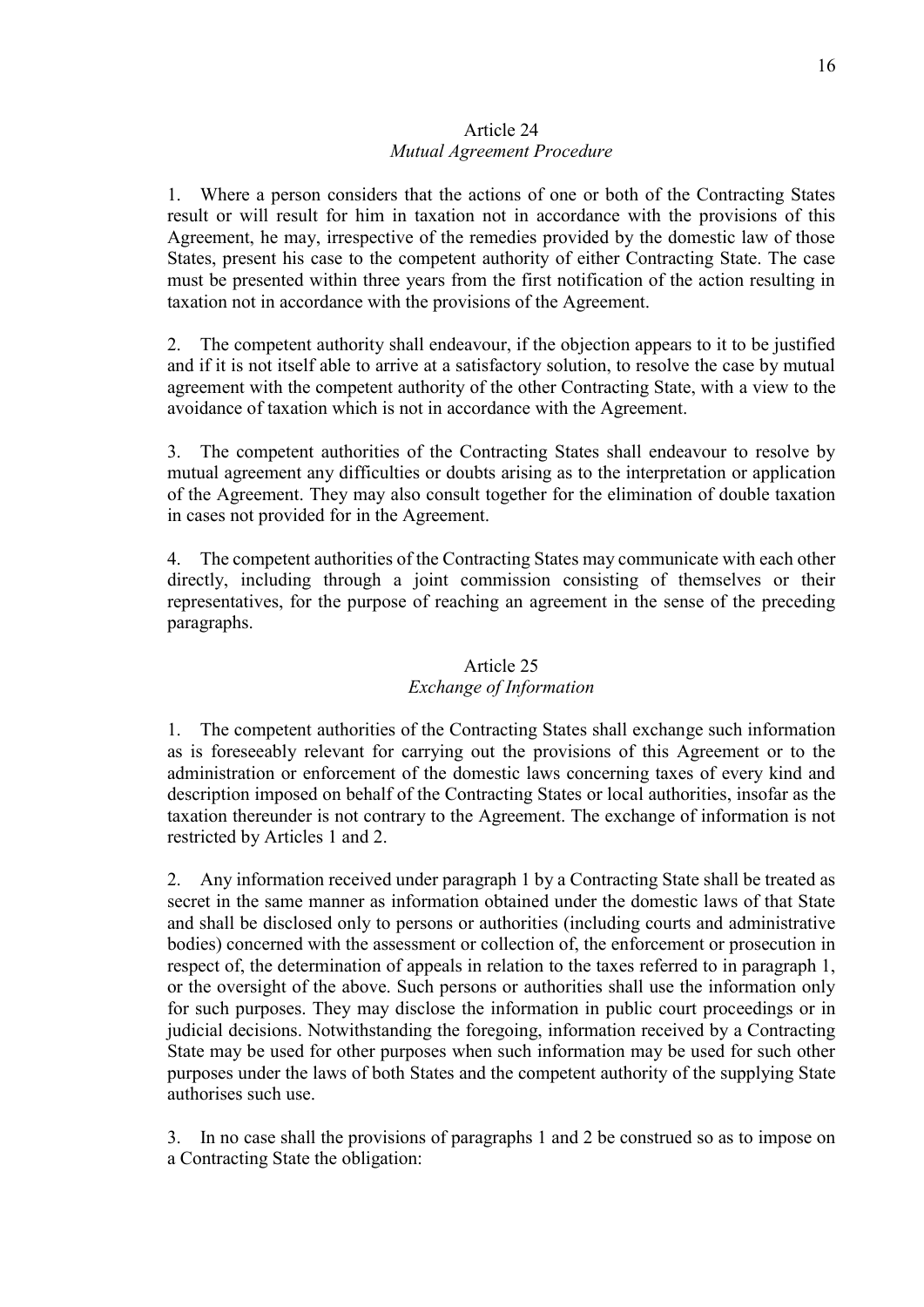- a) to carry out administrative measures at variance with the laws and administrative practice of that or of the other Contracting State;
- b) to supply information which is not obtainable under the laws or in the normal course of the administration of that or of the other Contracting State;
- c) to supply information which would disclose any trade, business, industrial, commercial or professional secret or trade process, or information, the disclosure of which would be contrary to public policy (ordre public).

4. If information is requested by a Contracting State in accordance with this Article, the other Contracting State shall use its information gathering measures to obtain the requested information, even though that other State may not need such information for its own tax purposes. The obligation contained in the preceding sentence is subject to the limitations of paragraph 3 but in no case shall such limitations be construed to permit a Contracting State to decline to supply information solely because it has no domestic interest in such information.

5. In no case shall the provisions of paragraph 3 be construed to permit a Contracting State to decline to supply information solely because the information is held by a bank, other financial institution, nominee or person acting in an agency or a fiduciary capacity or because it relates to ownership interests in a person.

6. The provisions of paragraph 5 of this Article shall be applied upon the conclusion of a mutual agreement of the competent authorities of both Contracting States in regard to the manner of exchanging such information.

### Article 26

### *Members of Diplomatic Missions and Consular Posts*

Nothing in this Agreement shall affect the fiscal privileges of members of diplomatic missions or consular posts under the general rules of international law or under the provisions of special agreements.

### Article 27 *Entry into Force*

1. The Contracting States shall notify each other, through the diplomatic channels, of the completion of the procedures required by their domestic law for bringing into force of this Agreement.

2. The Agreement shall enter into force thirty days after the date of the latter notification and its provisions shall have effect:

- a) in the Republic of Finland:
	- (i) in respect of taxes withheld at source, on income derived on or after 1st January, corresponding to the 11th day of month of Dey Solar Hijra, in the calendar year next following the year in which the Agreement enters into force;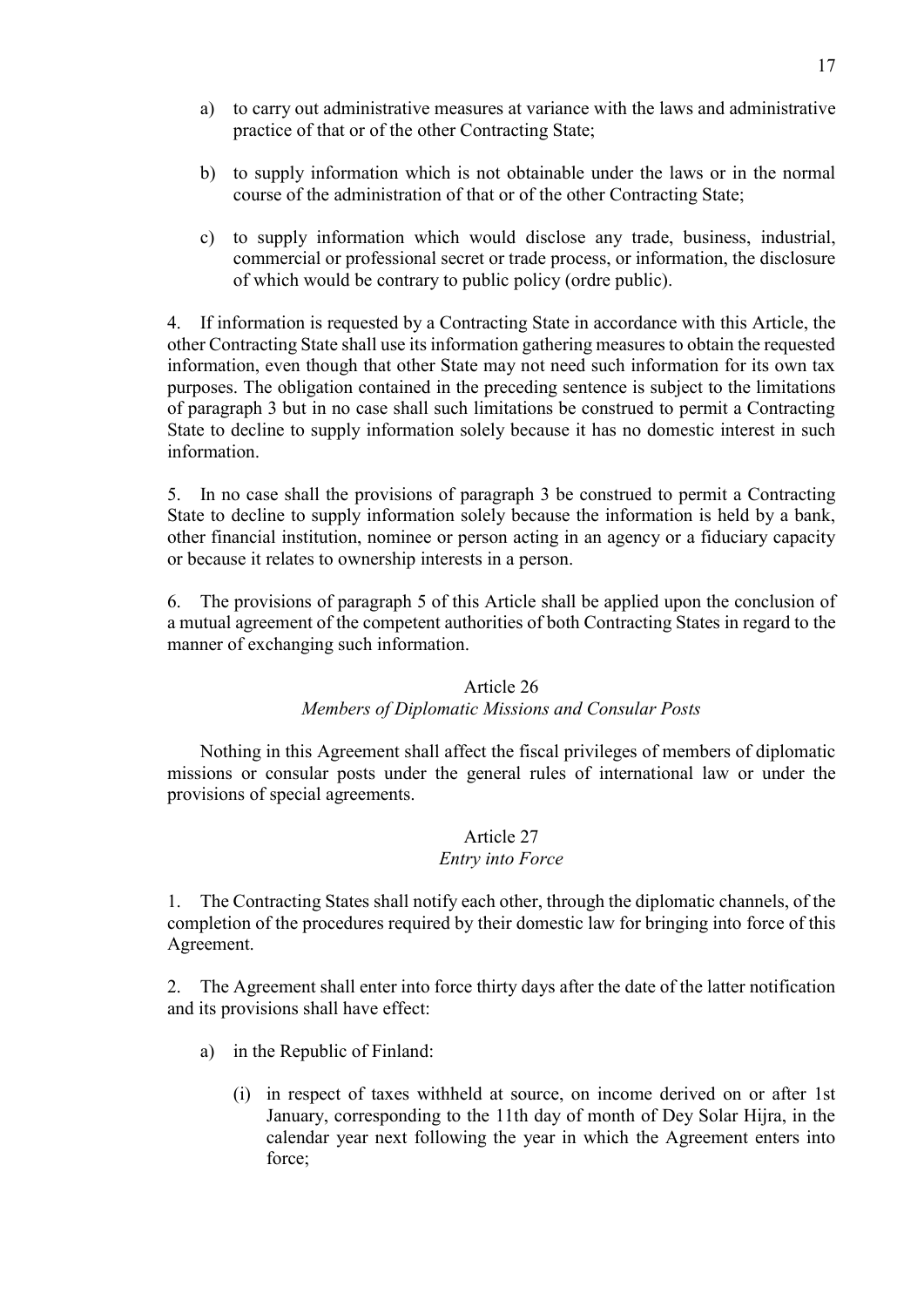- (ii) in respect of other taxes on income for taxes chargeable for any tax year beginning on or after 1st January, corresponding to the 11th day of month of Dey Solar Hijra, in the calendar year next following the year in which the Agreement enters into force.
- b) in the Islamic Republic of Iran:
	- (i) in respect of taxes withheld at source, on income paid or credited on or after the first day of month of Farvardin Solar Hijra, corresponding to 21st of March, in the Iranian calendar year next following the date/day in which the Agreement shall have effect in the Republic of Finland;
	- (ii) in the case of other taxes on income, in respect of taxes levied for any taxable period beginning on or after the first day of month of Farvardin Solar Hijra, corresponding to 21st of March, in the Iranian calendar year next following the date/day in which the Agreement shall have effect in the Republic of Finland.

### Article 28 *Termination*

This Agreement shall remain in force until terminated by a Contracting State. Either Contracting State may terminate the Agreement, through diplomatic channels, by giving notice of termination at least six months before the end of any calendar year after the period of five years from the date on which the Agreement enters into force. In such event, the Agreement shall cease to have effect:

- a) in the Republic of Finland:
	- (i) in respect of taxes withheld at source, on income derived on or after 1st January, corresponding to the 11th day of month of Dey Solar Hijra, in the calendar year next following the year in which the notice is given;
	- (ii) in respect of other taxes on income for taxes chargeable for any tax year beginning on or after 1st January, corresponding to the 11th day of month of Dey Solar Hijra, in the calendar year next following the year in which the notice is given.
- b) in the Islamic Republic of Iran:
	- (i) in respect of taxes withheld at source, on income paid or credited on or after the first day of month of Farvardin Solar Hijra, corresponding to 21st of March, in the Iranian calendar year next following the year in which the notice is given;
	- (ii) in the case of other taxes on income, in respect of taxes levied for any taxable period beginning on or after the first day of month of Farvardin Solar Hijra, corresponding to 21st of March, in the Iranian calendar year next following the year in which the notice is given.